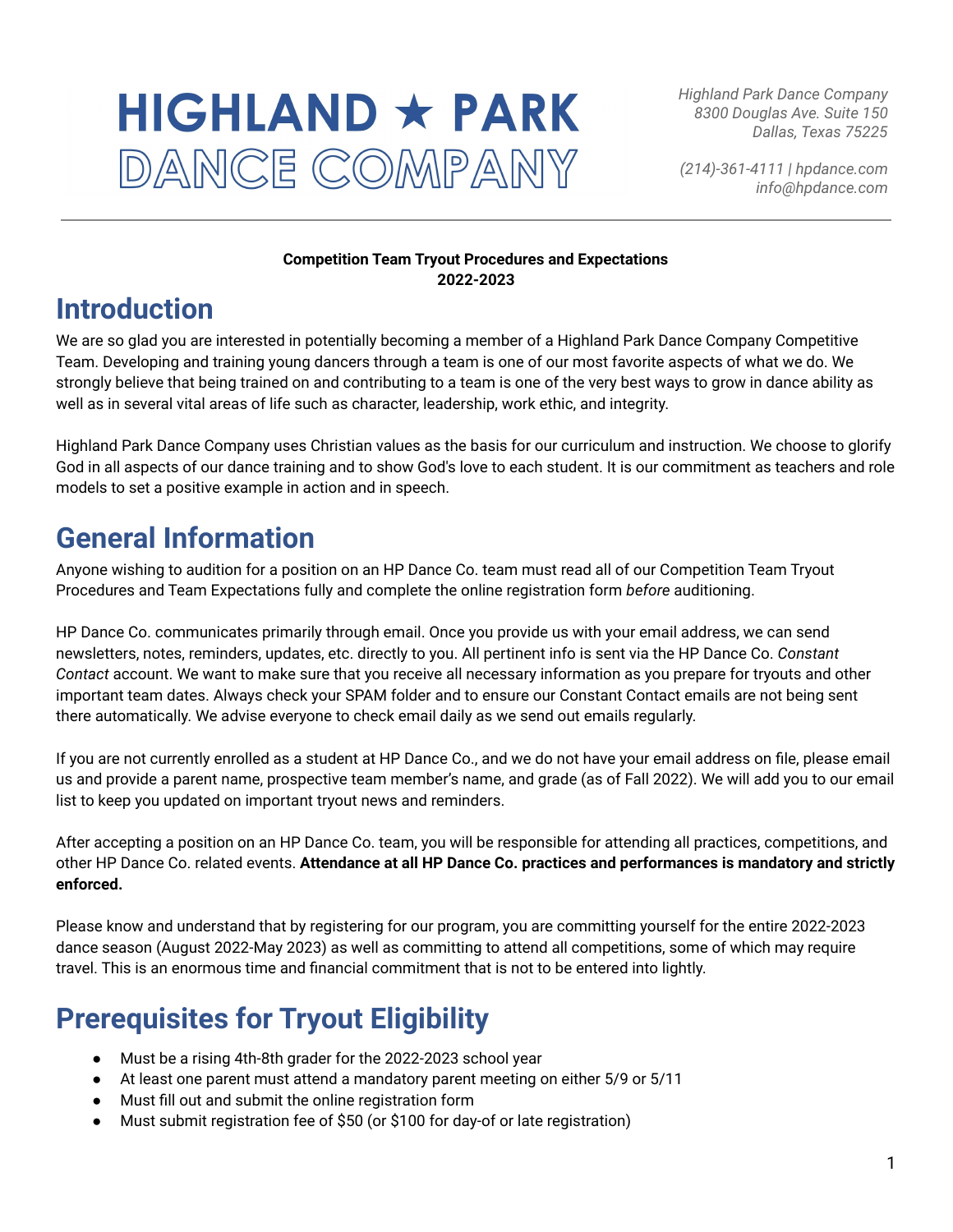### **Important Dates**

| <b>Monday, May 9, 2022</b>    | Mandatory Parent Meetings (option 1 of 2)<br>First-time team members: 3:00-4:00pm<br>Returning team members: 4:00-5:00pm                                                                                 |
|-------------------------------|----------------------------------------------------------------------------------------------------------------------------------------------------------------------------------------------------------|
| Wednesday, May 11, 2022       | Mandatory Parent Meetings (option 2 of 2)<br>First-time team members: 3:00-4:00pm<br>Returning team members: 4:00-5:00pm                                                                                 |
|                               | Choreography Sessions for rising 7th-8th graders + all returning team members<br>Last names A-M: 4:30-6:00pm<br>Last names: N-Z: 7:00-8:30pm                                                             |
|                               | Due date for <b>online registration</b> form and registration fee.                                                                                                                                       |
| <b>Thursday, May 12, 2022</b> | Choreography Sessions for rising 4th-6th graders<br>Last names A-M: 4:00-5:00pm<br>Last names: N-Z: 5:00-6:00pm                                                                                          |
| Saturday, May 14, 2022        | Optional Practice Open Gyms (register online through your HP Dance Co. account)<br>Rising 4th-6th graders: 2:00-3:00pm (\$30)<br>Rising 7th-8th graders + all returning team members: 3:00-4:30pm (\$45) |
| Wednesday, May 18, 2022       | <b>Tryout Day</b><br>Rising 4th-6th graders arrive at 4:00pm<br>Rising 7th-8th graders + all returning team members arrive at 5:15pm                                                                     |
| May 23-26, 2022               | Apparel fittings and order placement                                                                                                                                                                     |
| June-August, 2022             | Summer Camps and Clinics; All Team members are required to attend a minimum of 8 days of Drill<br>Camp (4th-6th = Intermediate, 7th-8th = Advanced)                                                      |
| August-December, 2022         | Fall semester; Team practice every week, weekly required technique classes, one weekend team<br>practice per month                                                                                       |
| January-May, 2023             | Spring semester; Team practice every week and every weekend, weekend competitions, misc. spring<br>events: banquet, photo shoot, feet painting, recital, etc.                                            |

### **Tryouts (May 2022)**

Prospective team members will learn tryout choreography, some of which may come from routines that were competed in contests during the previous season. Dancers will learn different routines based on their age/ability level.

### *Wednesday, May 11 & Thursday, May 12 – Tryout Choreography Sessions*

On these days, all dancers seeking a position on an HP Dance Co. competitive team will come to the studio to learn a piece of choreography they will later perform in front of the judges on May 18. We will offer separate learning sessions on the different days, teaching separate dances to accommodate varying ability levels. All dancers must initially attend the session designated for their own age group. However, we may request that a dancer stay for an additional session if we see it best fit for her to learn a more challenging piece of choreography.

### **Wednesday, May 11**

Rising 7th-8th graders who are NEW to team + all returning team members

- Last names A-M: 4:30-6:00pm
- Last names: N-Z: 7:00-8:30pm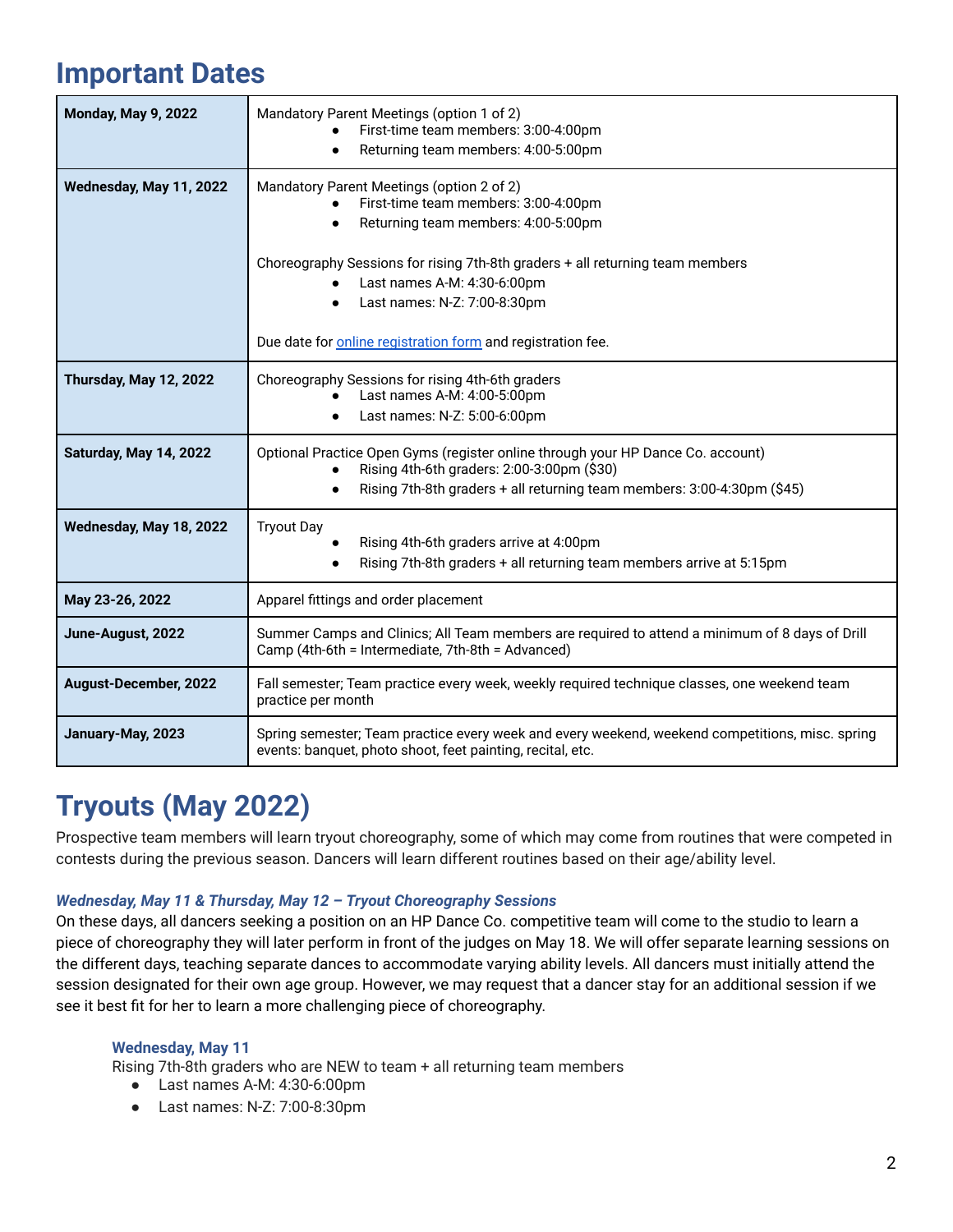### **Thursday, May 12**

Rising 4th-6th graders who are NEW to team

- Last names A-M: 4:00-5:00pm
- Last names: N-Z: 5:00-6:00pm

Please arrive at your learning session 15-20 minutes early to allow time to sign in, warm-up, and stretch before beginning the session. Please wear all black dance attire, preferred turning footwear (tan or black jazz shoe, half-shoe, etc.) and make sure your hair is tightly secured away from your face.

If you are unable to attend the teaching session, you may also learn the tryout choreography either by watching the provided video or by scheduling a private or small group lesson to learn from an instructor. You are welcome to work with any dance teacher you would like. You are not required to take lessons from staff at HP Dance Co., but in case you would like to, you can find the contact info for all of our staff members listed online at hpdance.com/staff. If you would like to schedule private lessons with instructors, you should reach out to them directly.

One week after learning, prospective team members will then perform the choreography for the HP Dance Co. directors and judges. The directors and judges will evaluate each dancer's technique, skills, and dancing ability to determine whether they will be offered a position on a team for the 2022-2023 year. (See skills list located later in the packet.) In addition to the skills listed, judges will also be evaluating footwork, arm placement, arm pathways, timing, and overall athleticism and coordination.

### *Saturday, May 14 – Optional Practice Open Gym*

A few days after learning the tryout dance, we will offer an extra practice clinic for those interested. This is *not a requirement* to tryout. It is only an added bonus for those who would like to utilize more studio space and teacher guidance to practice. You must register online through your HP Dance Co. account before attending.

### **Saturday, May 14**

- **● Rising 4th-6th graders: 2:00-3:00pm (\$30)**
- **● Rising 7th-8th graders + all returning team members: 3:00-4:30pm (\$45)**

### *Wednesday, May 18 - Tryout Day*

On this day, all dancers seeking a position on an HP Dance Co. competitive team will come to the studio to tryout in front of the judges and directors. Dancers will be asked to showcase their skills and the choreography that was taught the week prior.

- Rising 4th-6th graders arrive at 4:00pm
- Rising 7th-8th graders + all returning team members arrive at 5:15pm

If we finish early, we will let the girls know to call and notify parents. Please arrive 15-20 minutes early in order to allow time to warm-up and stretch before your tryout. Please wear all black dance attire, preferred turning footwear (tan or black jazz shoe, half-shoe, etc.) and make sure your hair is tightly secured away from your face. Returning team members, please wear your black catsuits, spandex, and leg warmers.

The dancers will perform the tryout dance in front of the judges in small groups. After a group finishes dancing, those dancers will then exit the tryout room and re-enter the "holding tank." Once every group has performed at least once, judges will then call back groups of dancers to return to the judging room to be re-evaluated.

Call backs are neither a "good" nor a "bad" thing. They simply mean that the judges would like to see the dancer again. The directors and judges will be assessing each dancer's technique, skills, dancing ability, and cohesion with others of similar age in order to determine whether they will be offered a position on a team for the 2022-2023 year. In addition to the skills listed in this packet, judges will also be evaluating footwork, arm placement, arm pathways, timing, and overall athleticism and coordination.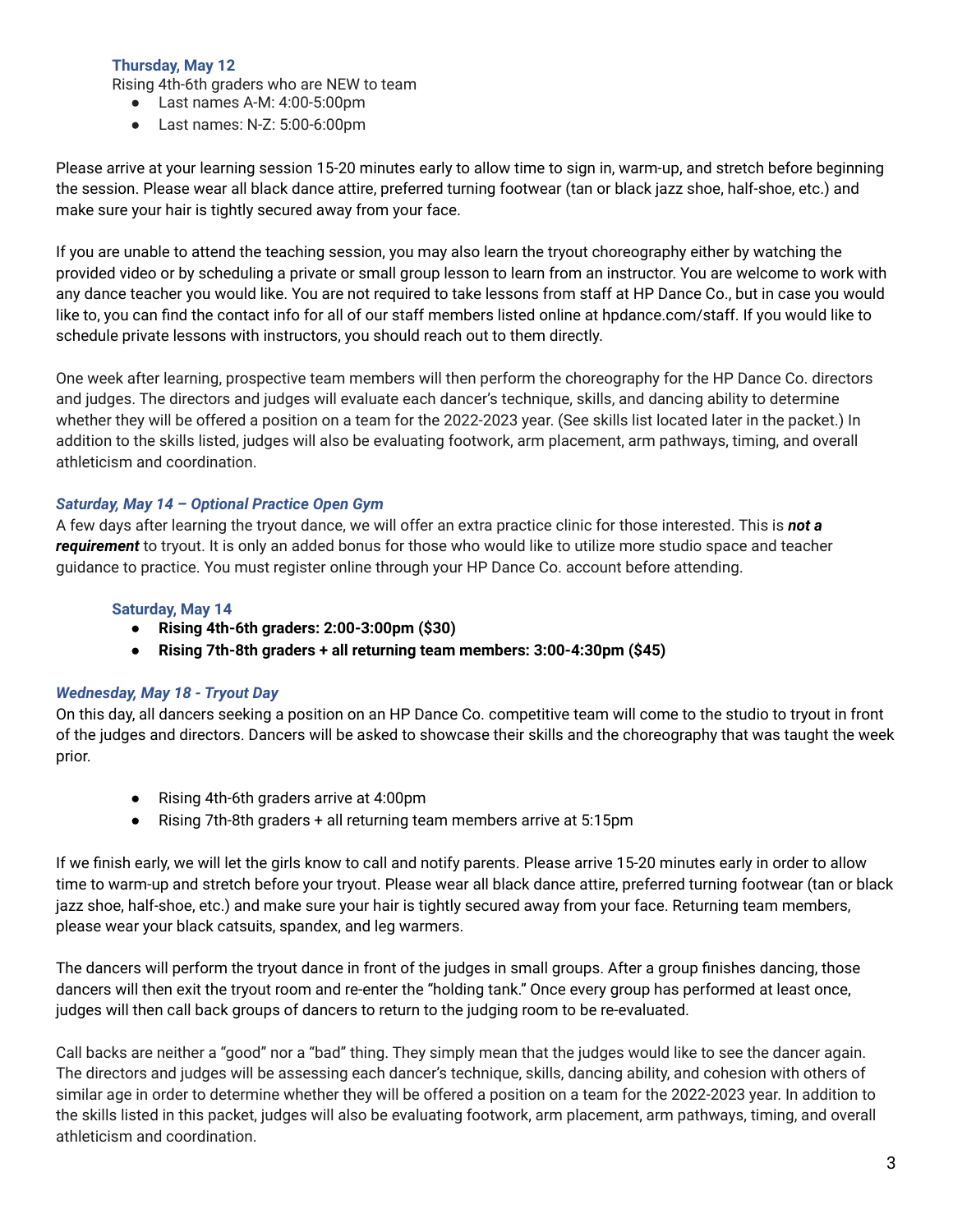Dancers do not tryout for a particular team. Rather, the judges will make placements based on ability level. Each year, HP Dance Co. has a different number of teams of different ability levels. The names of the teams as well as their ability levels change from year to year. (Ex. The "Blue" team might be made up of  $5^{\text{th}}$  and  $6^{\text{th}}$  graders one year, and then 7 th and 8 th graders the next year.) There is **no** predetermined number of teams each year, nor is there a predetermined number, quota, or number of "spots" available on any given team.

*"There is no predetermined number of teams each year, nor is there a predetermined number, quota, or number of 'spots' available on any given team."*

#### Not everyone who auditions is guaranteed an invitation to join a team, nor is every team member guaranteed a

**solo/duet.** Dancers must be able to execute skills and dance movements at an appropriate level for their age group. Anyone trying out may be placed on a team above her age group. Sometimes a director may choose to move an exceptional dancer up to the next age bracket. This is always at the director's discretion.

We will announce the 2022-2023 HP Dance Co. Competitive teams via email. The Directors' team placement decisions are not subject to appeal. If you are not extended an invitation to join a team, we would be happy to schedule a meeting to discuss how to make improvements for next year. Note to rising 4th graders: If you are not extended an invitation to join a competition team, we strongly encourage you to consider joining our Performance Company in order to gain more *experience and training in a group setting.*

#### *Solo, Duet, & Ensemble Tryouts*

Those who want to compete a solo, duet, or small ensemble during the 2022-2023 season will have the opportunity to indicate that on your online tryout registration form. The judges will evaluate those individuals to determine YES or NO to a solo/duet/ensemble at the same time as team tryouts.

If interested in a duet or ensemble, please indicate the *specific names* of the other girls you would like to potentially participate with. *Important*: Please **communicate** with these girls **ahead of time**, *before* submitting your registration, about dancing together, and **mutually** agree and confirm that you would like to participate together. In other words, do not indicate, "I'm interested in doing a duet with Susie" on your registration form without talking to Susie first.

Bear in mind that less than half of all team members participate in solos/duets/ensembles. These routines are extra and supplemental, whereas *team* routines are the highest priority.

If selected, all solos/duets/ensembles must have their competition choreography and costume choices approved by Casey Sinclair. Later in the season, solos/duets/ensembles must provide another video of themselves doing their competition choreography and a photo of their costume and receive approval in writing before proceeding. Solos/duets/ensembles should have these two items finalized and approved by the end of summer or in early Fall 2022. All solos/duets/ensembles will be required to wear BODY TIGHTS with whatever costume they choose. HP Dance Co. reserves the right to require modifications to costumes and/or choreography as we see best fit and most appropriate.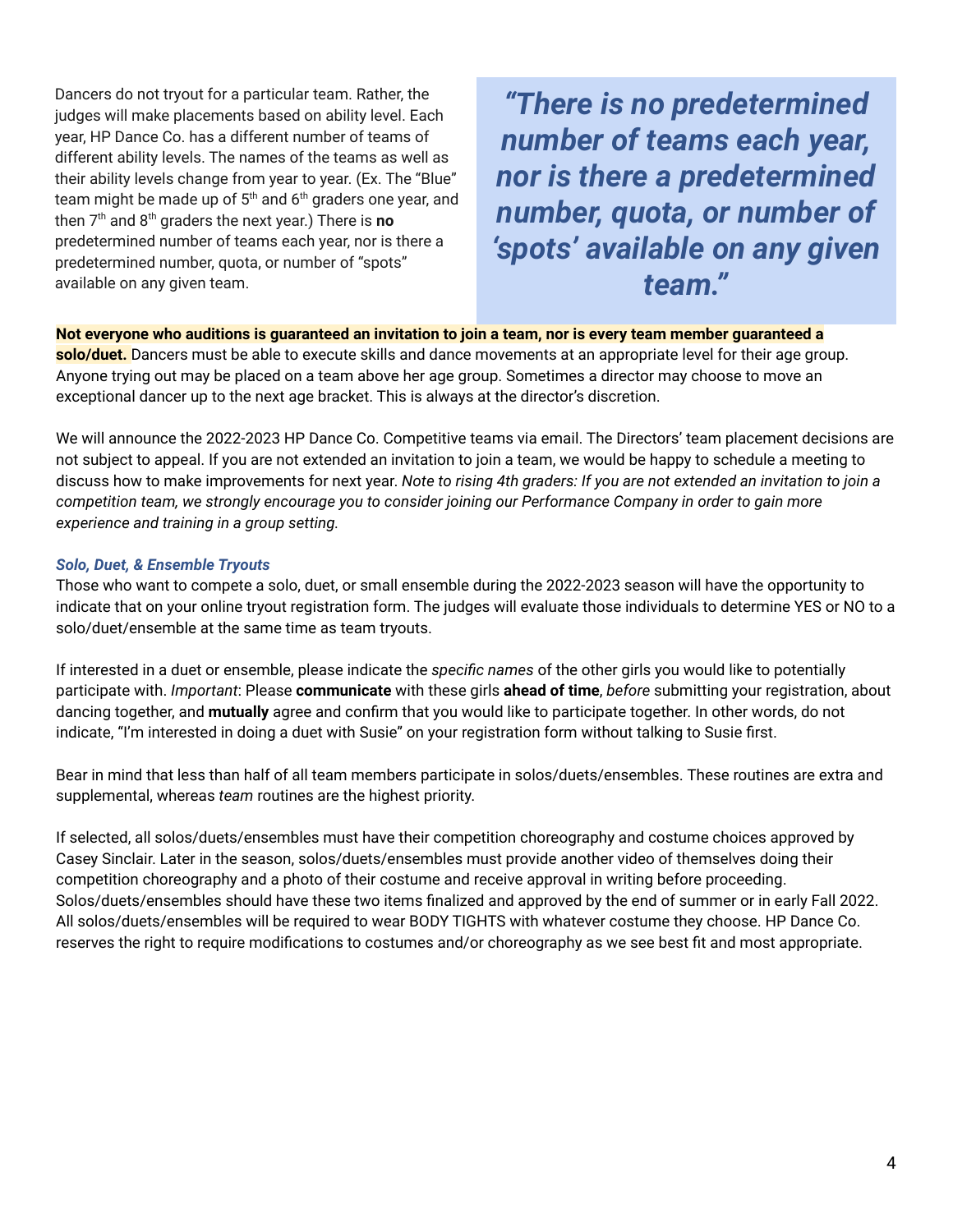## **What The Judges Look For at Tryouts**

### *Expectations for all prospective team members (regardless of age):*

- The ability to execute provided dance movement with proper technique, timing, placement, pathways, and overall athleticism and coordination
- The ability to blend alongside other dancers of similar age and ability level when executing choreography
- Strong performance presentation (projection, posture, energy, smile)

### *Expectations for certain age groups:*

### Intermediate (4th-6th) Skills: Advanced (7th-8th) Skills:

- Chaine Turns
- Right Kick (standing and/or on the floor)
- Single or Double pirouette
- **Right Leg Leap**
- Press Leap
- Chaine turns
- Toe Touch
- X-Jump
- Developing a Russian Leap
- Developing a Switch Leap
- $\bullet$  Developing Turns in 2<sup>nd</sup>

- All the previously mentioned 4th-6th skills
- Extensions/Kicks
- Triple turn/Quad turn
- Double Toe Touch
- Firebird
- Russian
- Switch Leap
- Belles Seconds
- Axel
- Calypso
- Turning Russian
- Right Splits
- Developing Switch Tilt
- Developing Acro Skills
- Developing all of the skills listed above on the left

Please note: While it is *not* required for these skills listed to be *perfected* at the time of tryouts, dancers should be *working towards* mastering these expectations in order to improve.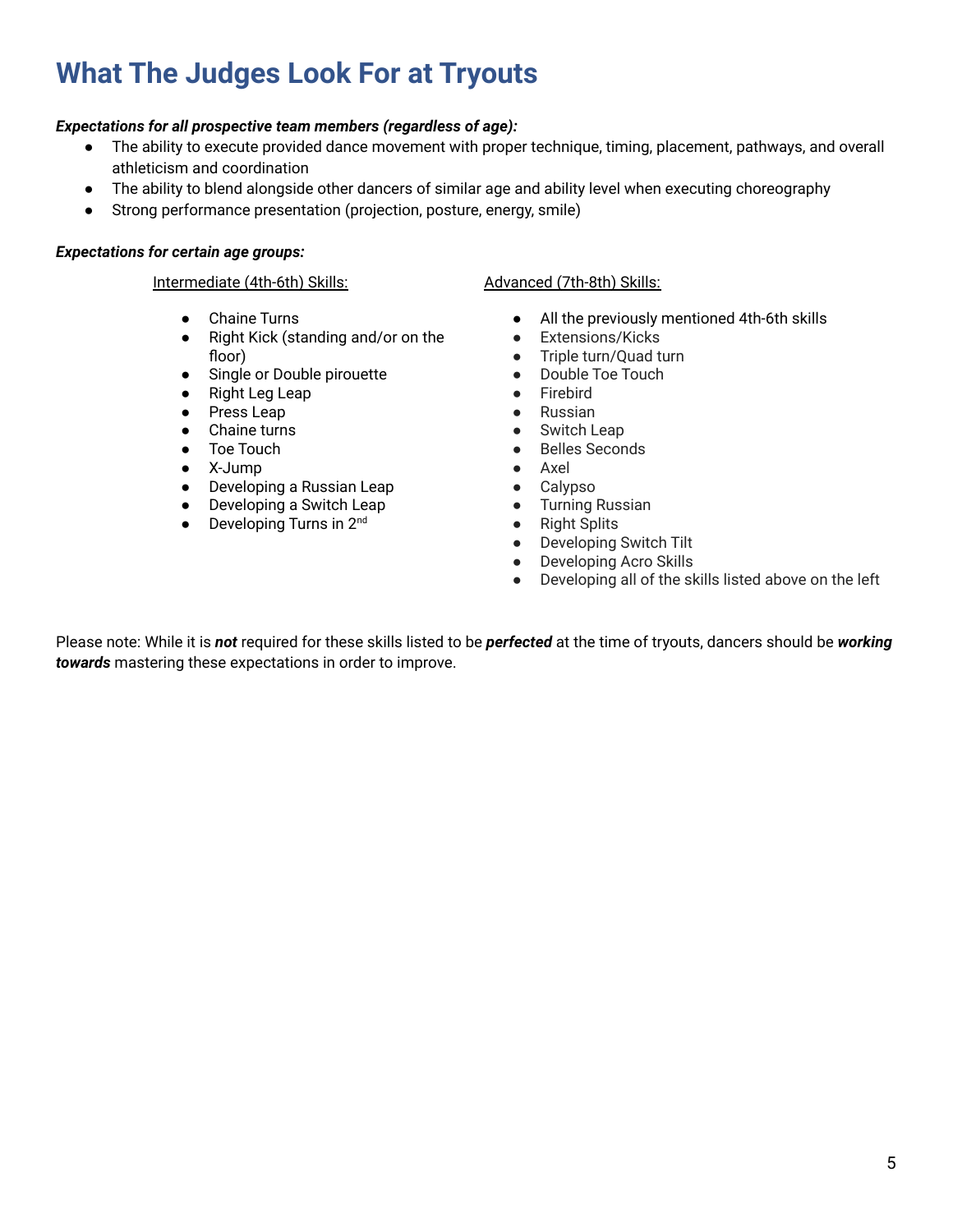### **Requirements and Time Commitment**

### *Summer 2022 Requirements*

HP Dance Co. offers summer dance camps that run all throughout June, July, and the beginning of August. All team members are required to attend 8 full days of Drill Camp. Dancers would benefit from attending as many summer camps as possible. If you are absolutely unable to attend 8 full days of Drill Camp in 2022, you are still responsible to pay the \$1000 summer fee.

### *Fall 2022 Requirements*

#### *Weekly Requirements*

- *INTERMEDIATE TEAMS*
	- ❏ 2-3 hours of Team Practices (could be split among multiple days)
	- ❏ 1 hour Team Belles Prep & Kick Class
	- ❏ 1 hour Team Ballet Class (level placement will take place in the Fall)
	- ❏ 1 hour Turns OR Leaps Class (you choose which one fits your schedule)
	- ❏ 1 hour Strengthen & Stretch Class (you choose which one fits your schedule)

### *JUNIOR TEAMS*

- ❏ 2-3 hours of Team Practices (could be split among multiple days)
- ❏ 1.5 hours Team Belles Prep & Kick Class
- ❏ 1 hour Team Ballet Class (level placement will take place in the Fall)
- ❏ 1 hour Turns Technique (you choose which one fits your schedule)
- ❏ 1 hour Leaps & Jumps Technique (you choose which one fits your schedule)
- ❏ 1 hour Strengthen & Stretch Class (you choose which one fits your schedule)
- ❏ OPTIONAL: 1 hour assistant teaching a level 1 or 2 class

### *Monthly Requirements*

● 3-4 hours of weekend practices (could be spread over multiple weekends; could include Saturdays or Sundays)

### *Miscellaneous Requirements*

- Extra practices (as needed)
- Private Lessons (as needed)
- Community performances (if applicable; Ex. basketball halftime shows, tree lighting, HP Village LOCAL, etc.)

### *Spring 2023 Requirements*

All of the same requirements as Fall 2022, with the addition of:

- *Weekly* weekend practices (as opposed to monthly)
- Friday/Saturday/Sunday competitions (every weekend in Feb. through the beginning of April), some of which require overnight travel
- Year-End Celebration Banquet
- Commemorative photo shoot
- Year-End Recital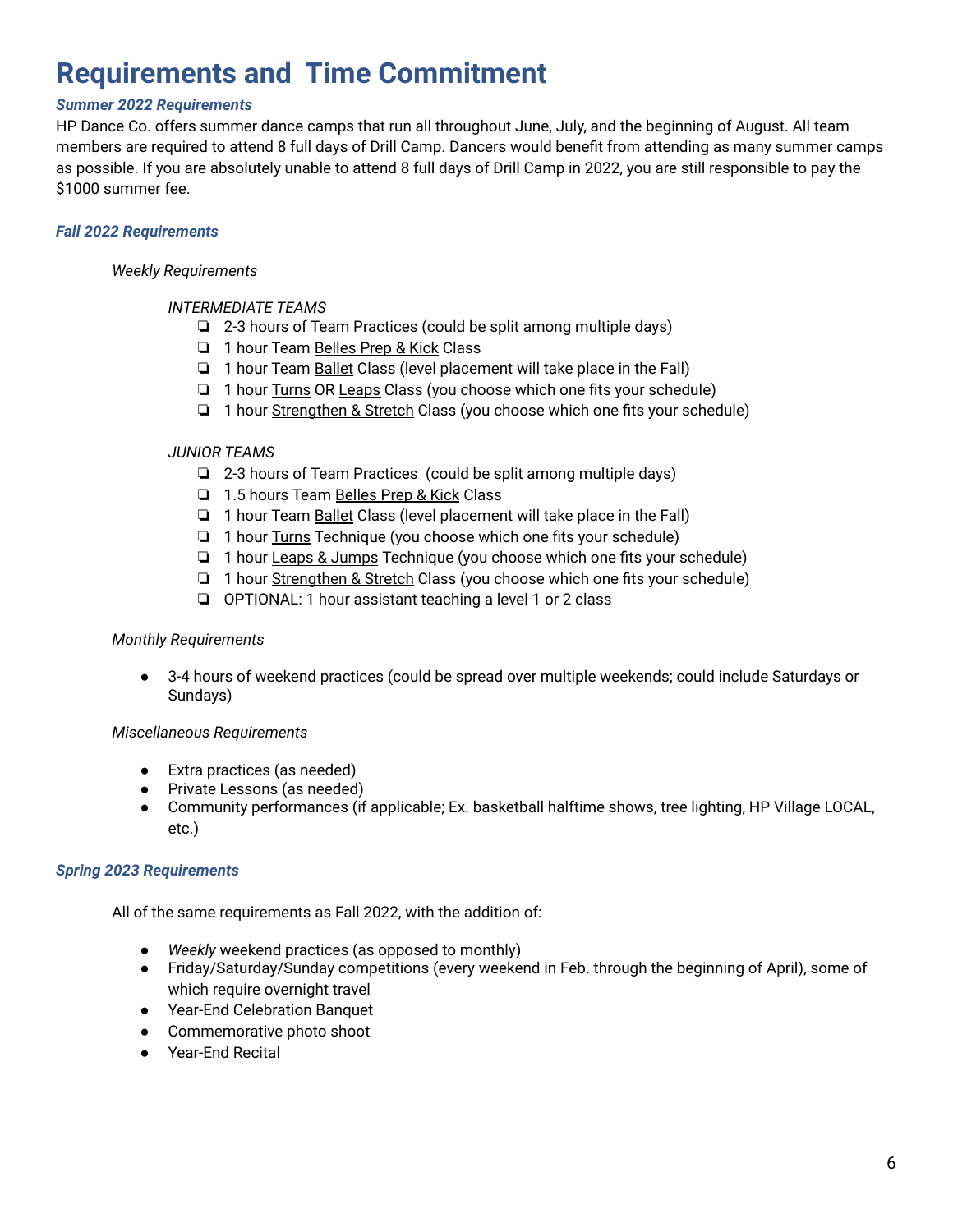### **Policies**

The following policies will be implemented for the 2022-2023 season. Please read through these policies and direct any questions to info@hpdance.com *before* auditioning.

### *Practice & Performance*

Each team will compete 3-4 routines at every contest. Once a dancer accepts a position on a team, she will then tryout for every routine that her team will compete. If at any point in the year she does not know the routine or does not execute the routine up to the expected standards, she will sit out and become an alternate for that dance. Any team member may be added or removed from a dance when necessary. Dancers are constantly moved within a routine. There are no guaranteed positions for any routine and a position within a routine is subject to change at any time. Team members may be removed from a dance or a team due to injury, attitude, commitment level, or lack of skill. Only dancers and directors are allowed inside of the studio during team practices. Parents are not permitted to watch practices.

Directors can and may call extra practices at any time. Dancers are expected to attend. Directors can require individual members to attend additional private lessons if the director thinks the dancer is falling behind.

Costumes, team warm ups, and practice attire are expected to be clean and tidy for all performances and competitions. Each team member will be responsible for having on the *correct* attire for practice and performances. Team warm ups are required for all competitions. Parents are responsible for their children at competitions and special events. Each parent must make sure their child is dressed and where they are supposed to be at all times during competition.

### *Attendance*

Dancers are not permitted to miss any mandatory team practice (not even one)! Absences from practices may warrant dismissal from performances at the director's discretion. Homework, projects, trips, birthdays, illness etc. are not excuses to miss practice. Every child has homework as well as other things she would like to do. All team members are expected to learn to manage their time and to balance school work along with being committed to the team.

Any dancer who feels too sick to participate in team practice must come to practice with a doctor's note in order to sit out and observe. Otherwise, she will be asked to participate at the director's discretion. Dancers may not sit out more than three (3) times per year.

If a dancer is ill (to the point of being a contagious hazard to other students, as determined by a doctor) the day of a scheduled practice, she must contact her director as early as possible, so the director can assess and give further instructions. Please do not assume that your child can stay home from practice because she missed school. Oftentimes, sick dancers are very capable of attending practice, even if they are just sitting down, observing and absorbing the corrections and changes made to the routines.

If a dancer has an illness emergency within one hour of the beginning of team practice, keep in mind that directors will most likely not see any messages, as they will be occupied teaching and/or preparing for practice. Please contact Casey or Claire in the case of such emergencies.

Demerits may be given to dancers who arrive late to mandatory practices, misbehave, wear incorrect practice/performance attire, or consistently fail to execute routines to the expected standards. Accumulating too many demerits warrants removal from performances at the director's discretion.

A note about 5th grade Cotillion: Each year, we generally *do* have a large number of 5th grade team members who also participate in Cotillion. While it is possible to do both, **we cannot guarantee that team members will be able to attend Cotillion every week**. We will try our best to take Cotillion into consideration when scheduling Sunday practices, but know that if it is not possible to accommodate both, **dance must come first**. In order to aid in this scheduling, we ask that everyone who plans on taking Cotillion please sign up for the **5:30pm** class (as opposed to the 3:30pm).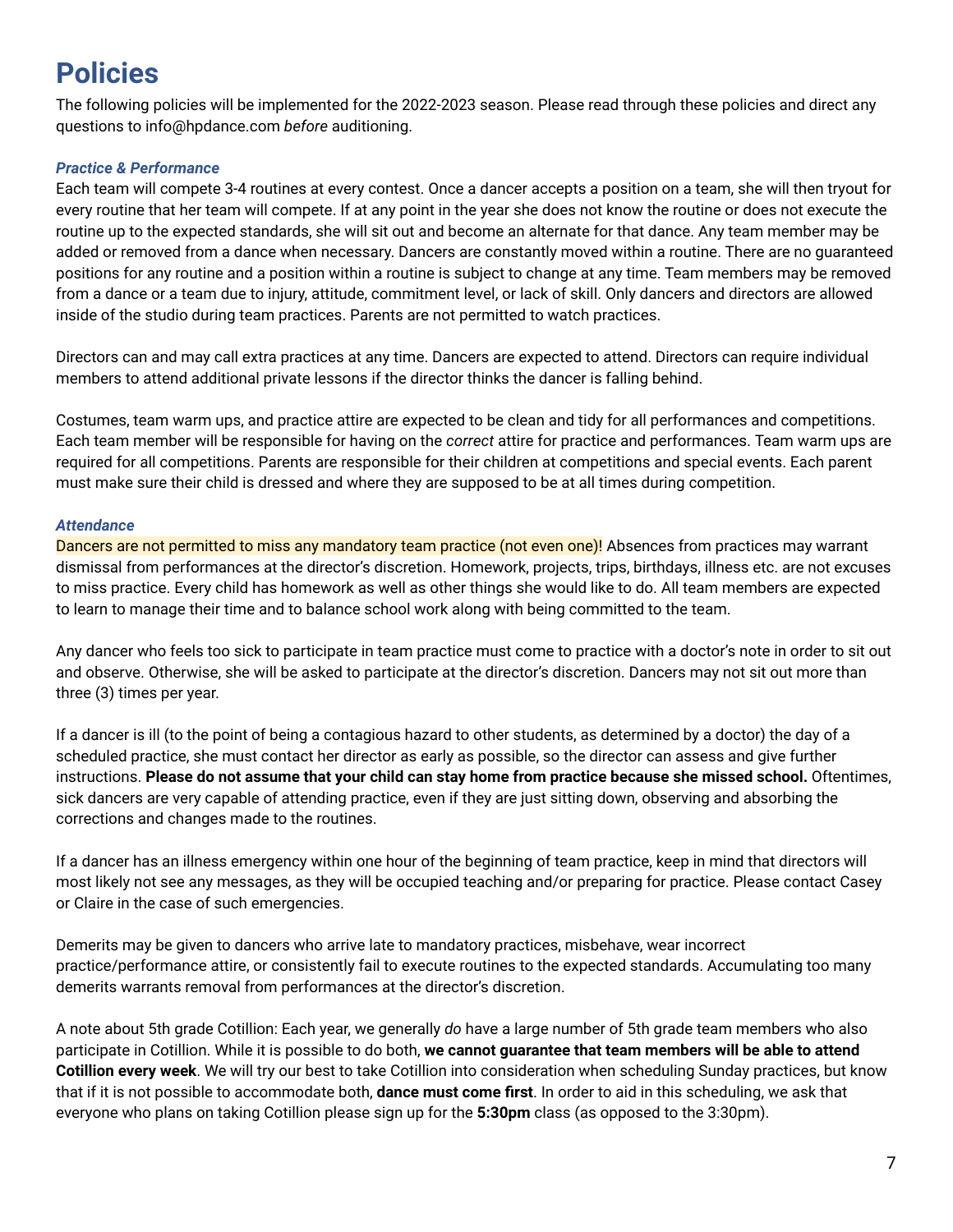*"Every team will practice every weekend in the Spring (including holiday weekends) until the last contest is over."*

Unless otherwise stated, teams will hold their weekend practices on Sunday afternoons. If there is an HPISD holiday creating a long weekend, then all weekend practices will be shifted to the last day of the weekend (i.e. If HPISD is closed for a Monday holiday, then teams will practice on that Monday. If HPISD is closed Monday *and* Tuesday, then teams will practice on that Tuesday, the last day of the weekend), and so on. Please take this into account as you plan family trips. Every team will practice every weekend in the Spring (including holiday weekends) until the last contest is over.

#### *Discipline*

HP Dance Co. parents are very important to the program. However, in order to run an effective program that is designed to meet the needs of many dancers, the team must come first. The best interest of the team will always take priority over an individual, and all decisions will be made accordingly. We kindly ask that every parent and student that is a part of the HP Dance Co. program show complete support. Please allow us to mold and shape your child even when that process is sometimes trying. The road to success is filled with bumps that must be overcome.

We believe in teaching dancers to take ownership of their team experience and to learn how to overcome obstacles *themselves*. We want to encourage parents and dancers to be involved in communication whenever possible.

### *Code of Conduct*

All HP Dance Co. team members are expected to uphold our standards and code of conduct at all times (both inside and outside of practice). Failure to comply will warrant demerits or even removal from performances or from the entire HP Dance Co. program.

All HP Dance Co. members are expected to be courteous and respectful to all HP Dance Co. staff, team members, and other teams you are competing against (Philippians 2:3). Team members will behave with good sportsmanship at all times. Team members will cheerfully and faithfully execute all requirements involved with being a team member.

Team members will use self-control in their speech (Proverbs 25:28). Cursing, gossiping, or bullying will not be tolerated and could result in removal from the team. This applies to speech in person, as well as on the phone, and over social media (Ephesians 4:29, 32).

Team members will remain in their classroom at all times unless they have specific permission from the director. All team members will maintain classroom discipline as required by HP Dance Co. If a child becomes a disruption, they will be removed from class or practice and given an unexcused absence (Romans 14:13, 19). A follow up conference with a parent and the student will be required for the student to be able to attend class again.

#### *Communication with Directors*

We are big supporters of open and transparent communication. If you have questions or feedback, we are eager to listen. That said, one of our goals in training young girls is to train *them* up in the skill of advocating *for themselves*. If a *student* has a question or a concern, we want to encourage her to be brave and have confidence to *personally* ask her director *herself* (rather than sending her parents to speak on her behalf). Parents, the communication lines are open to you, however, whenever possible, we ask that you please partner with us in challenging the girls to speak up and advocate for themselves.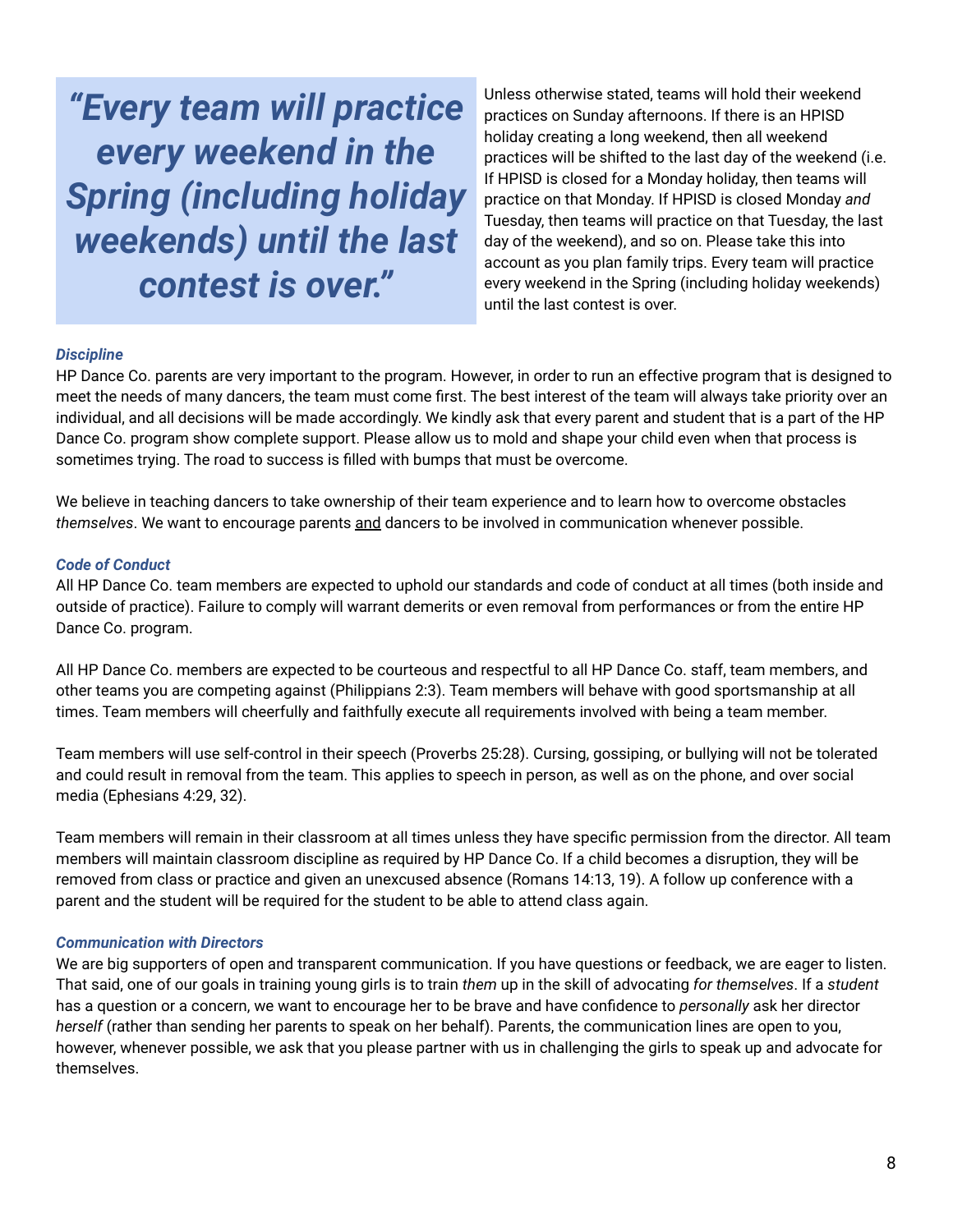Anyone who reaches out to a director (student or parent), should always follow these guidelines:

- Face-to-face is always the most effective form of communication. Outside of emergencies, please only use email or text messaging as a means of scheduling an in-person meeting or phone call.
- Please keep communication within reasonable and respectful hours of the day. If you reach out after 9:00pm or on the weekend or on a holiday, you should expect a response on the next business day.
- Parents, students, and staff members, remember to be respectful, kind, and thoughtful with your words, even when you are confused or possibly upset. Be sure to address others in a professional manner, speaking to one another as people who are made in God's image. The training journey is sometimes challenging and may not always make sense in the moment. Please trust our years of experience, and remember to operate under the assumption that we want what is best *long-term* for all of our dancers and the team as a collective.

*"Please trust our years of experience, and remember to operate under the assumption that we want what is best long-term for all of our dancers and the team as a collective."*